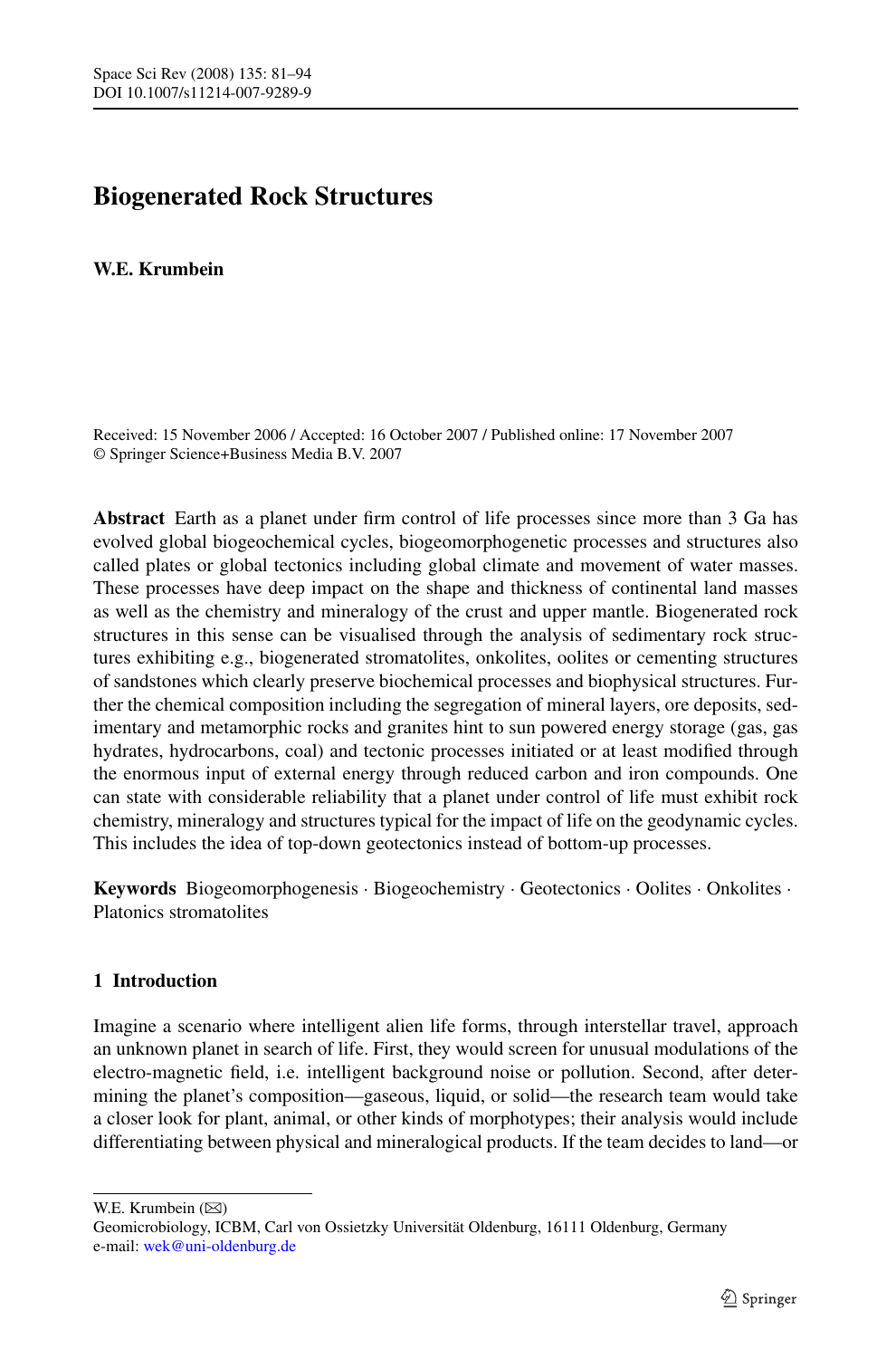perhaps before landing—they would conduct a more detailed search that might yield living bacteria, micro-algae, fungi or alike.

Let us assume, however, that the planet under examination is dead! No TV, no radio, neither plant nor animal, not even a single living bacterium can be detected with all available techniques.

Will the alien research team now mark the planet as uninhabitable? Rather no. Planets designated uninhabitable may have been habitable in the past or could become habitable in the future, depending on the evolution and circumstances of the star around which the planet revolves. Therefore the team will most probably turn to classical approaches of planetary science (perhaps also to geophysiology). The team will examine rock samples for fossils, petrified traces of ancient life. Let us assume the planet under investigation is Terra in the Solar system. Let us further assume a planetoid or comet impact occurred 3 billion years after Terra's accretion. The impact was so severe, that all established life was abruptly extinguished. Such scenarios are well known as "snow ball" world or "impact" derived extinctions in our own scientific jargon.

The question is: If such an event happened at the end of the Precambrian, or even 700 million years ago, will the research team from afar be able to unravel the planet's life history? Will they find evidence of the biofilm, microbial mats, or the incredible, active photosynthesis cycles and rotations of biologically animated carbon atoms by analyzing the rocks remaining in the planetary crust since the catastrophe? How would this be achieved? Three (or more steps) of investigation would be promising.

- The search for physical fossils (body fossils) in rock materials
- The search for chemical biosignatures in rock materials
- The search for physical (mechanical, structural) biosignatures in rock materials.

In this article we will only briefly touch on the first two possible approaches and focus mainly on the third one, namely physical signatures of unequivocal biologically generated structures, morphologies, or minerals. Last but not least, global structures or platonics will be discussed as unequivocal signs of former or extant life. This will be derived from the ratio of reduced and oxidized compounds in the solid crust of the planet as well as from the resulting morphology.

## **2 Fossils**

The geological and paleontological literature is full of attempts to identify and to describe microorganisms in ancient sediments. Many of the structures described and published turned out to be artifacts, erroneous outcome of microscopy and misinterpretation of simple morphologies. The same is true for the multitude of reports on bacteria or other structures detected in meteorites of Martian origin or from farther away. Actually, one can cast doubt on many fossils reported for the first two billion years of life on Earth.

## **3 Chemical Signatures**

Following the old idea of dissymmetry—forwarded by Pasteur and Curie and fully developed by Jasper and Vernadsky in the last decade of the nineteenth and first decades of the twentieth centuries (Levit et al. [1999\)](#page-12-0)—many researchers have looked into the dissymmetry of stable isotopes, especially those of a high biological migration potential, namely carbon,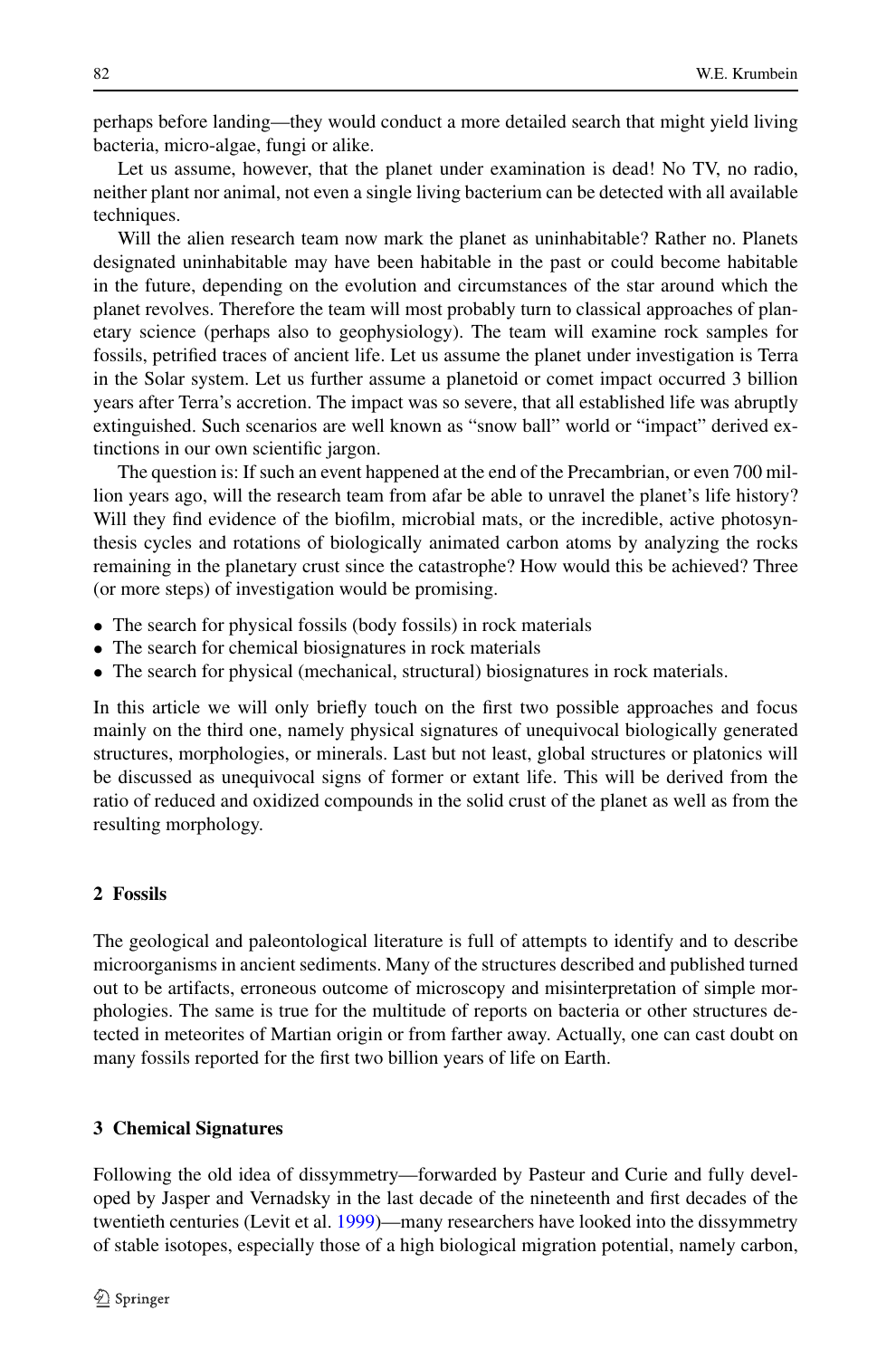sulphur, and oxygen (van Zuilen [2007;](#page-13-0) Ono [2007\)](#page-12-0). During metabolic activity, these isotopes are fractionated frequently in a way that deviates from normal physical–chemical conditions. Often the lighter isotope is enriched in cell material. This enrichment may be preserved in the dead cell material or organic compounds derived from living systems. Many if not all these signatures, however, have turned out to be ambiguous and could be explained by special climatic conditions or other processes not related to life. Thus, it turned out to be useful to study structures and physical conditions in addition to the search for fossil microbes and their isotope-fractionating activities.

## **4 Biogenerated Rock Signatures**

Physical or physical–chemical signatures of life are multiple and absolutely convincing in the case of macroorganisms. Some classical examples are the depression and—at a certain distance—the pile of spaghetti-like excretions produced by *Arenicola marina* or the worm-like tubes of *Rhizocorallium.* Many other examples from the macroscopic end of the mesoscopic physical world could be given. One of the truly enigmatic biosignatures is the *Microcodium* complex in fossil soils. Another very debated set of biosignatures visible to the naked eye are the root and fungal network signatures in agate samples (coloured and banded silica or chert concretions sold in many mineral shops all over the world). The biological remains are repeatedly embedded in cavities in relatively cool silica exhalations.

However, in our initial scenario, life on Earth was abruptly extinguished before multicellular organisms established themselves. Therefore the exploration team must turn to more hidden and cryptic structures and signatures.

#### **5 Microbial Growth Structures (Including Kerogen and Carbonate Deposits)**

The first reports on such structures apparently, and most astonishingly, are based on observations from the Germanic Trias around the Hercynian Mountains in the centre of Germany. The wandering scholar and Medicus Philipp von Hohenheimb, who named himself Paracelsus (around 1548), reported some interesting structures in a clear mountain creek. He saw a slime forming on some granite pebbles and concluded that this slime transformed into calcium carbonate, cementing the pebbles. He even confirmed his field observations by laboratory experiments in cucurbites (Erlenmeyer flask-like vessels). Thus, under his eyes, biological activity transformed loose pebbles into a carbonate-cemented conglomerate. Many generations of geoscientists, however, claimed that living matter was not necessary to produce such rock structures. Some years later another Medicus (Brueckmann [1721\)](#page-12-0) described some concentric structures previously known as roe stones or frog eggs; these were also depicted by Hooke [\(1665\)](#page-12-0) as "Kettering stone". Brueckmann first named them oolites and regarded them as made ex vivo. It took another 125 years until Ludwig and Theobald [\(1852](#page-12-0)) described the formation of these oolite grains within algal carpets in the thermal waters of Bad Nauheim and demonstrated that the grains, which formed in the algal carpet, were washed away and redeposited downriver upon the decay and elimination of the algal cell material. Kalkowsky [\(1908](#page-12-0)) visited the same localities in the Harz Mountains and named for the first time the whole ensemble of these biosedimentary structures. He described very precisely what he called stromatolites (rocks made of individual stromatoids) and oolites (rocks made of individual ooids and ooid bags). Following Ludwig and Theobald [\(1852](#page-12-0)), he attributed all these very conspicuous and characteristic sedimentary rock structures to microorganisms.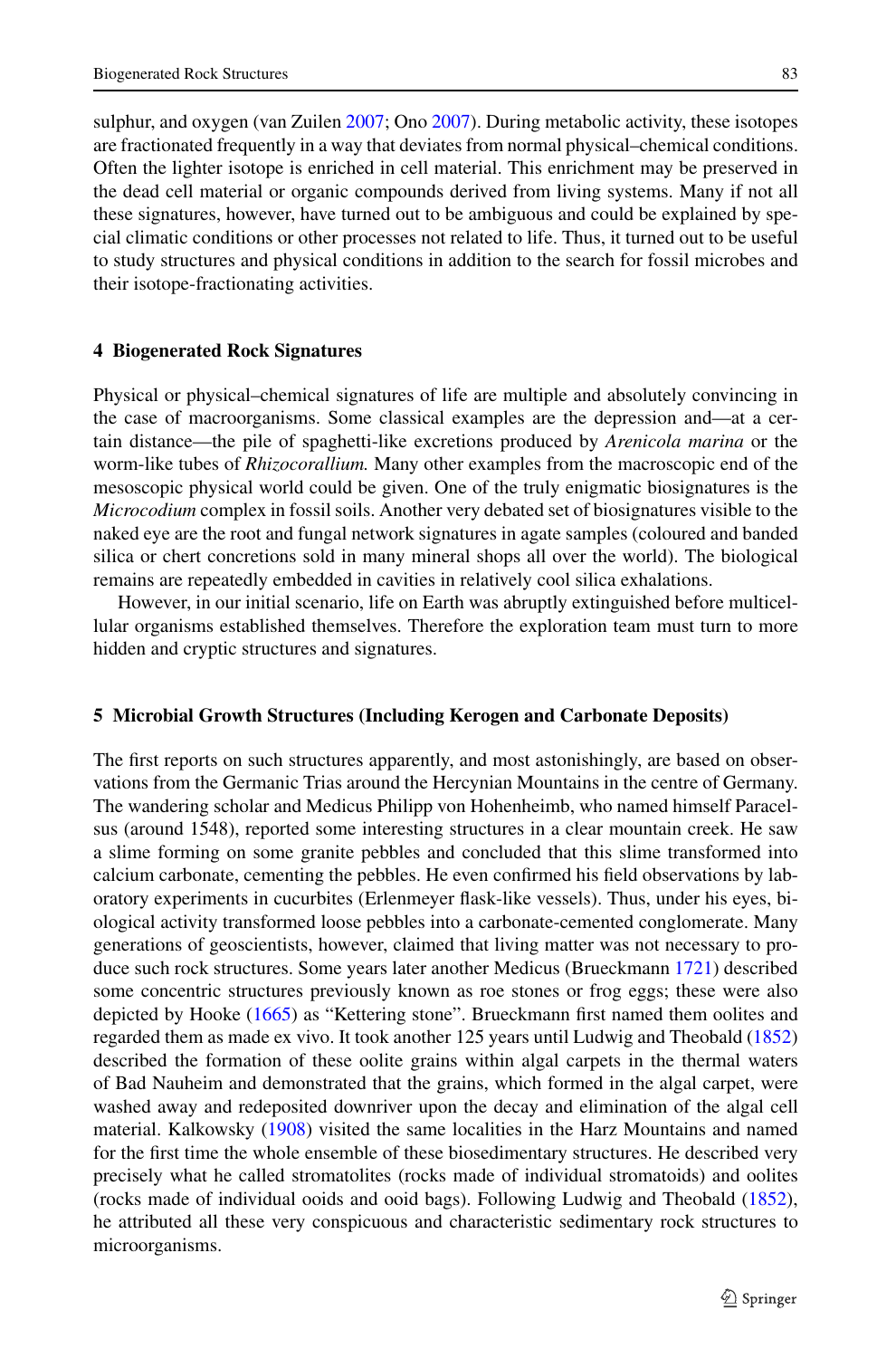



From then on research on stromatolites and stromatolitic structures, ooids and oolithic structures expanded tremendously. However, especially for ooids and oolites, the discussion went on whether or not biological processes play a role in the formation of these characteristic structures. There is now almost general agreement, however, about the statement of Carl von Linné that the petrifacts in carbonate rocks are not generated in the rock. On the contrary, the carbonate rocks have been generated by the organisms found within them ("omnis calx ex vivo"). Today we know that microorganisms, instead of the embedded macrofossils and their carbonate skeletons, generate most carbonate rocks on earth.

<span id="page-3-0"></span>An elegant experimental approach was described by Brehm et al. [\(2003](#page-12-0)). They convincingly showed that a complex community of one cyanobacterial species, one diatom species and about a dozen species of heterotroph bacteria organise themselves in a special way to produce at first organic spheres, which later are filled with diatoms and cyanobacteria, subsequently calcifying into ooids. This community is very specific and well organised. Bacteria arrange themselves in spheres, form an organic coated balloon filled with water and surrounded by water, not unlike the macroscopic cyanobacterial spheres of Mares Egg (Oregon) and some Karelian lakes (Russia). These, however, have never been described as calcifying. Thus Paracelsus ([1976\)](#page-12-0), Brueckmann ([1721\)](#page-12-0), Ludwig and Theobald [\(1852](#page-12-0)), and last but not least Kalkowsky [\(1908](#page-12-0)) have laid the foundation for the detection, study and char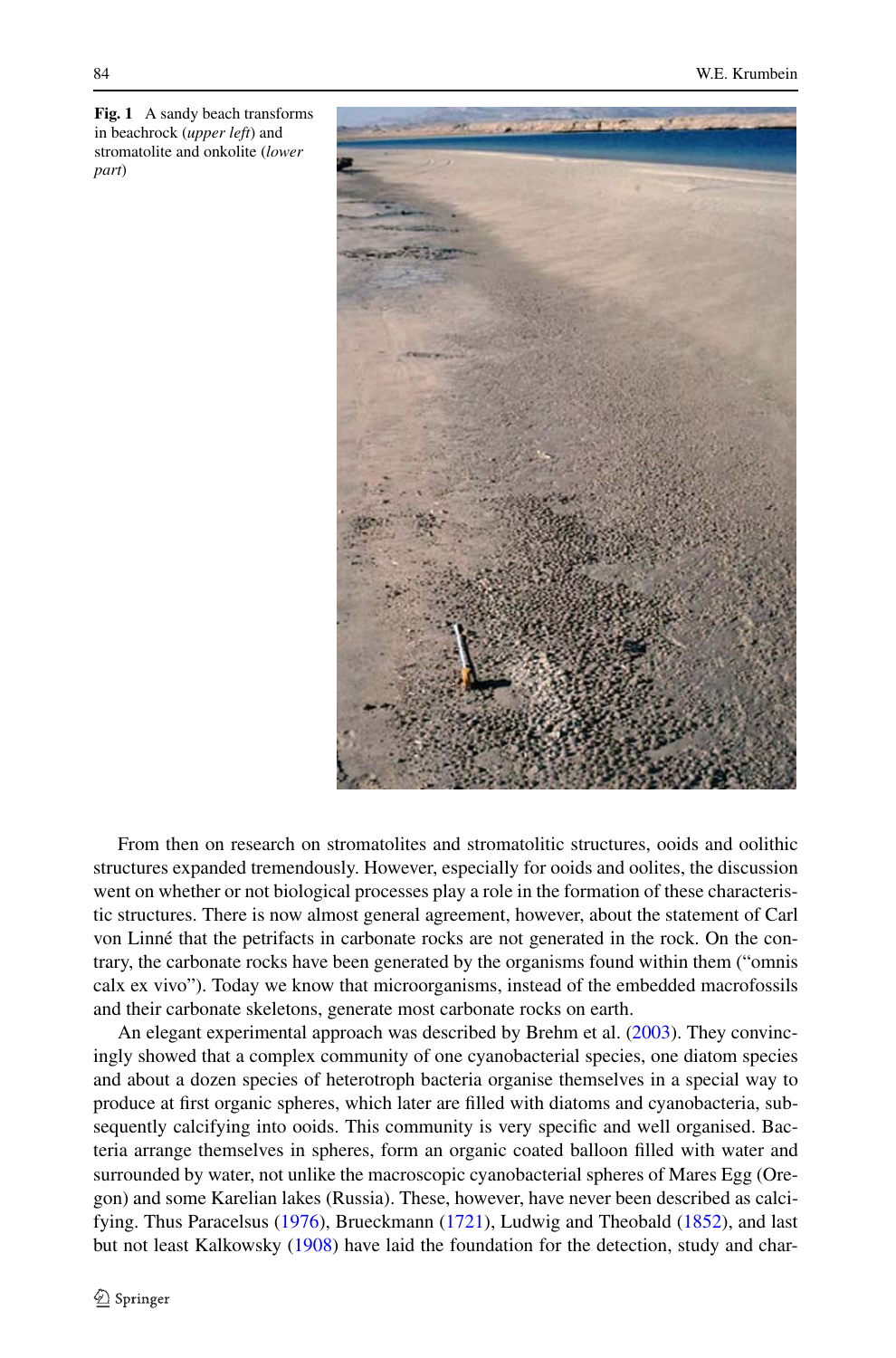**Fig. 2** Step one: mat formation and disintegration according to nutrient and pore water supply



acterisation of biosedimentary signatures derived from subaquatic biofilms or stromatolitic microbial mats with their astonishing individual morphologies, which as a whole can only be produced by living organisms. The structures, however, usually contain no traces of organisms and one individual lamina (stromatoid) of any stromatolite may represent 100 years of microbial mat formation in annual cycles of production and decay (Krumbein et al. [1977;](#page-12-0) Walter [1976](#page-13-0)). The controversial discussion on ooids and oolites need not be repeated here. The literature is vast (Dahanayake et al. [1985](#page-12-0)). One example of in situ formation of biosedimentary structures is given from the coast of the Gulf of Aqaba (Figs. [1](#page-3-0), [2,](#page-4-0) [3](#page-5-0) and [4](#page-6-0)).

# **6 What then Is Important for Our Alien Planet Exploration Team?**

<span id="page-4-0"></span>Usually biogenic stromatolites and biogenic oolites (still questioned by many authors according to origin or place of formation—biogenic/abiogenic? planktonic/benthonic?) are described from limestone environments. Many siliciclastic structures, however, have been described as well (Figs. [5](#page-7-0), [6](#page-8-0) and [7\)](#page-9-0).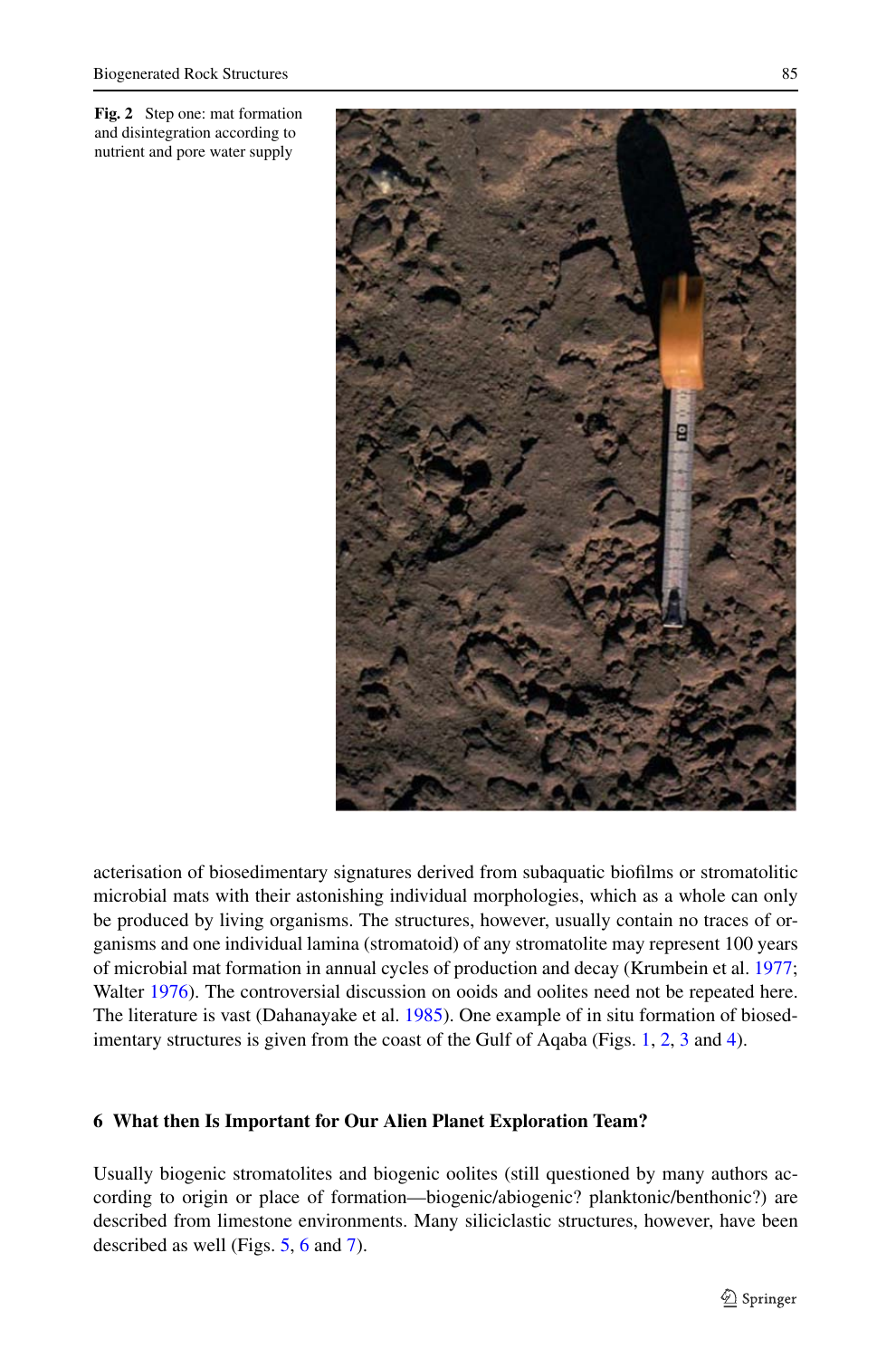**Fig. 3** Sand dollar like structures emerge and stabilise thin layers of sand in irregular patterns



Examples of ferruginous or phosphatic stromatolites and oolites also exist (Dahanayake and Krumbein [1986\)](#page-12-0); many stromatolite-like structures may be abiogenic as well (Krumbein [1983\)](#page-12-0).

Stromatolites and oolites are usually attributed to cyanobacteria. However, many stromatolites have been identified as being generated by fungi or filamentous nonphotosynthetic bacteria (Krumbein [1983](#page-12-0); Gerdes and Krumbein [1987\)](#page-12-0). In exceptional cases, stromaolitic structures also emerge from macroorganisms (Krumbein, [1963](#page-12-0), [1983\)](#page-12-0).

Furthermore, the study of recent microbial mats focuses too much on the organisms themselves and less on their envelopes, often called extracellular polymeric substances (EPS). As a matter of fact, EPS are more resistant to decay then the organisms embedded in them. The mechanical stability of EPS is astonishing, comparable to spider web material in the sense that it remains unmatched by any synthetic product.

<span id="page-5-0"></span>Finally there is a lack of detailed comparative studies of the contrast between sedimentary rock structures, derived from transport of grains and deposition, and the completely different situation of "Aufwuchs" structures. This term defines the growth of sedimentary rocks from "bottom up" instead of from "top down". Thus, in reality, many sedimentary rocks are not really sediments. They represent biological growth, into which grains are incidentally embedded and captured. Such structures differ considerably from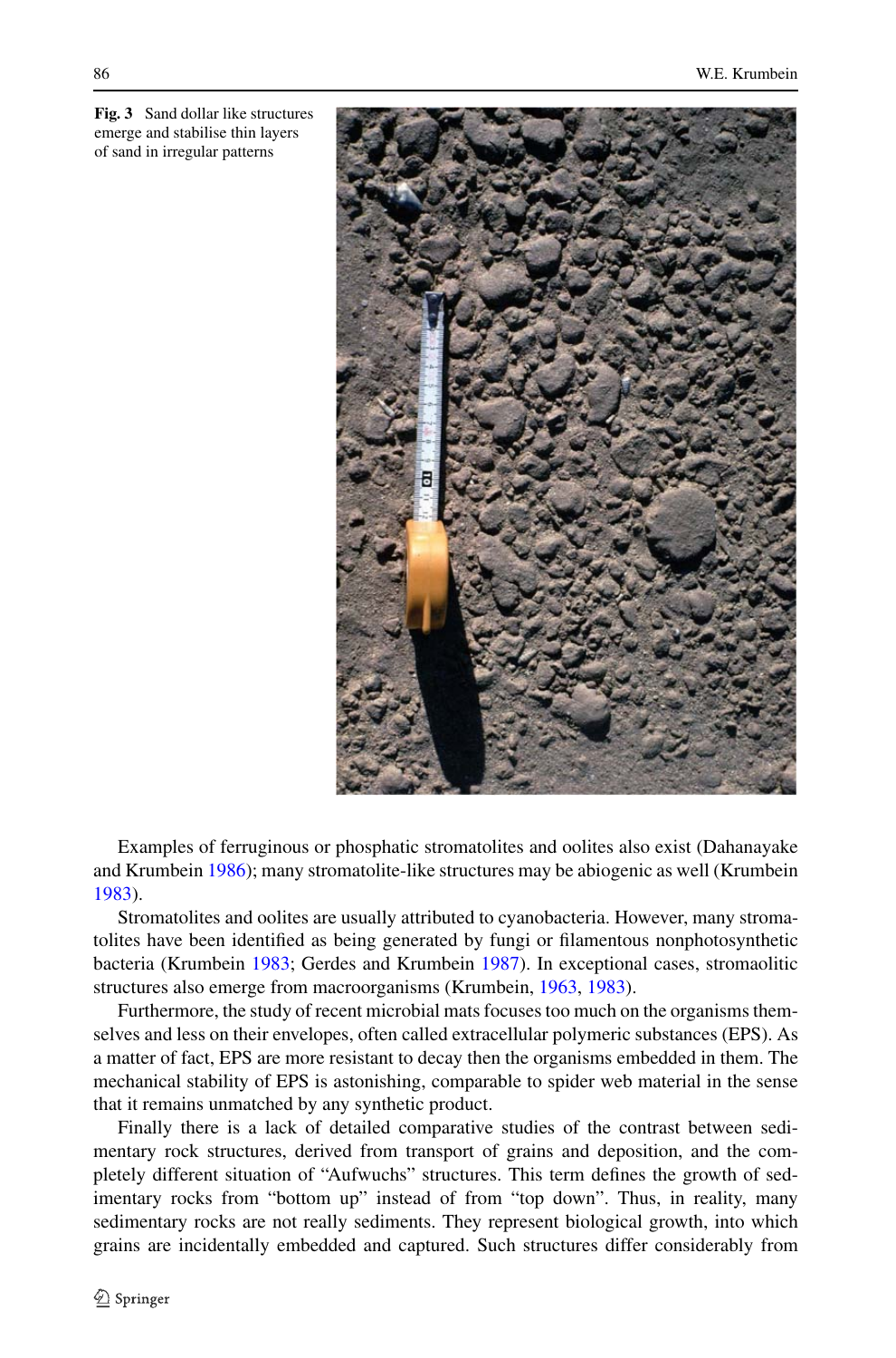**Fig. 4** Upon anaerobic total decay of the cyanobacteria biofilm, Onkolites calcify



a sedimentation; i.e., a purely physical deposition by gravity (Wachendörfer et al. [1994a](#page-13-0), [1994b](#page-13-0)). In Fig. [6,](#page-8-0) dark angular quartz grains are floating freely within the extracellular polymeric substances (EPS) produced by a complex microbial community. The EPS were produced in excess amounts for many physiological and ecological reasons. These substances are more rigid and pressure resistant than many minerals, and possess porosities or special cementing minerals that may be generated only in very late stages of sedimentary diagenesis (sometimes only when heated above 100°C and after undergoing some Maillard reaction transformations). Thus very peculiar rock structures are formed in carbonates and sandstones; these, in turn, are regarded as signals of biological growth even when totally transformed into granites. Vernadsky [\(1929](#page-12-0)), and more recently many others (Arp et al. [2001;](#page-12-0) Anderson, [1984](#page-11-0), [2006](#page-12-0); Krumbein, [1983,](#page-12-0) [1996;](#page-12-0) Krumbein et al. [2006;](#page-12-0) Rosing et al. [2006\)](#page-12-0) discussed these views of a biologically structured crust model.

<span id="page-6-0"></span>The most ancient documents of life on Earth are, apparently, the biosedimentary impacts and traces of biofilms or microbial mats. A biofilm, if subaquatic, can be regarded as 99% solid water stabilised and immobilised by large amounts of extracellular compounds (EPS) excreted by few microorganisms (bacteria, cyanobacteria, algae, or fungi). These films could really be called a tissue and exhibit even more specialized structures than animal or plant tissue studied in much more detail (e.g., Walter [1976;](#page-13-0) Brehm et al. [2006](#page-12-0)).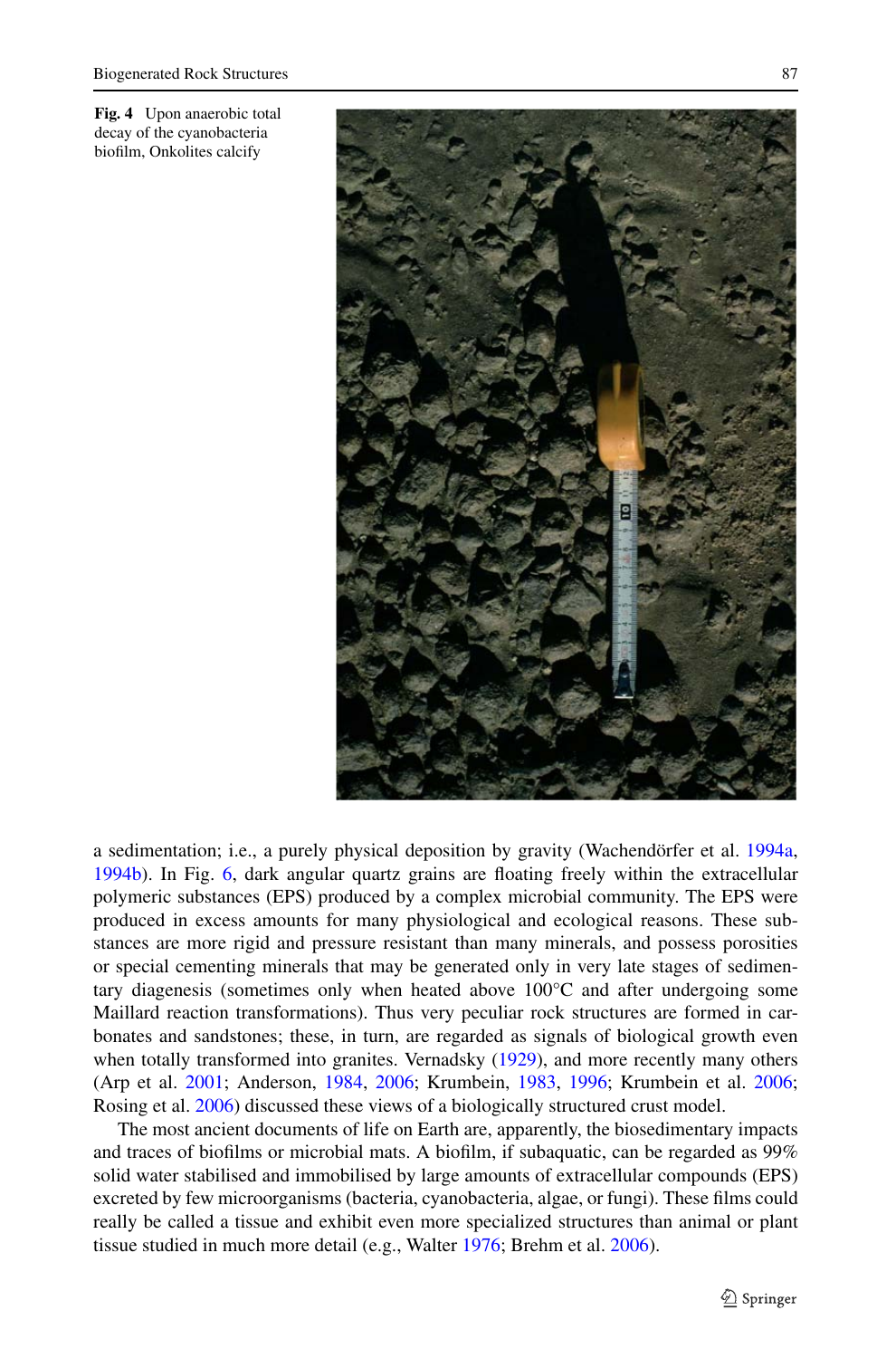

**Fig. 5** First demonstration of a biofilm generated sedimentary structure (*Flora Danica*, 1813)

In contrast, a subaerial biofilm can be regarded as highly structured 99% cellular or extracellular material (EPS) surviving and spreading with a minimum supply of water. Dark zones in, e.g., Fig. [8](#page-10-0) are spaces not calcified because EPS was characteristically not calcifying in this part of the tissue-like build-up of the cyanobacterium *Scytonema* which forms in the irregular (sporadic) intertidal areas of alpine lakes.

Both types of biofilms and, in addition, microbial networks (biodictyon) within rocks and rock cavities may produce minerals and morphological patterns that differ considerably from purely physically produced structures and morphotypes (Fig. [8](#page-10-0)). The morphological and topological difference between a physical deposit (varvite) and a biosedimentary deposit (stromatolite) is often difficult to trace. Some authors suggested the term "stromatoloid" when typically laminated structures are observed without unequivocal evidence of microbiota as a source. Furthermore, biofilm-generated ooids and oolites, onkoids and onkolites were described and could also be assigned different names, which would then clearly indicate the biogenic or physical origin of the morphotype in question.

<span id="page-7-0"></span>When regarding fossil and present-day biospheres, it is astonishing that for more than 80% of the existence of life on Earth (3.7 Ga) these communities were thriving in a biosphere stabilised for Eons. Only 0.5 Ga ago, complex communities of macroorganisms emerged and associated symbiotically with biofilms to form grasslands, trees, and forests or coral reefs to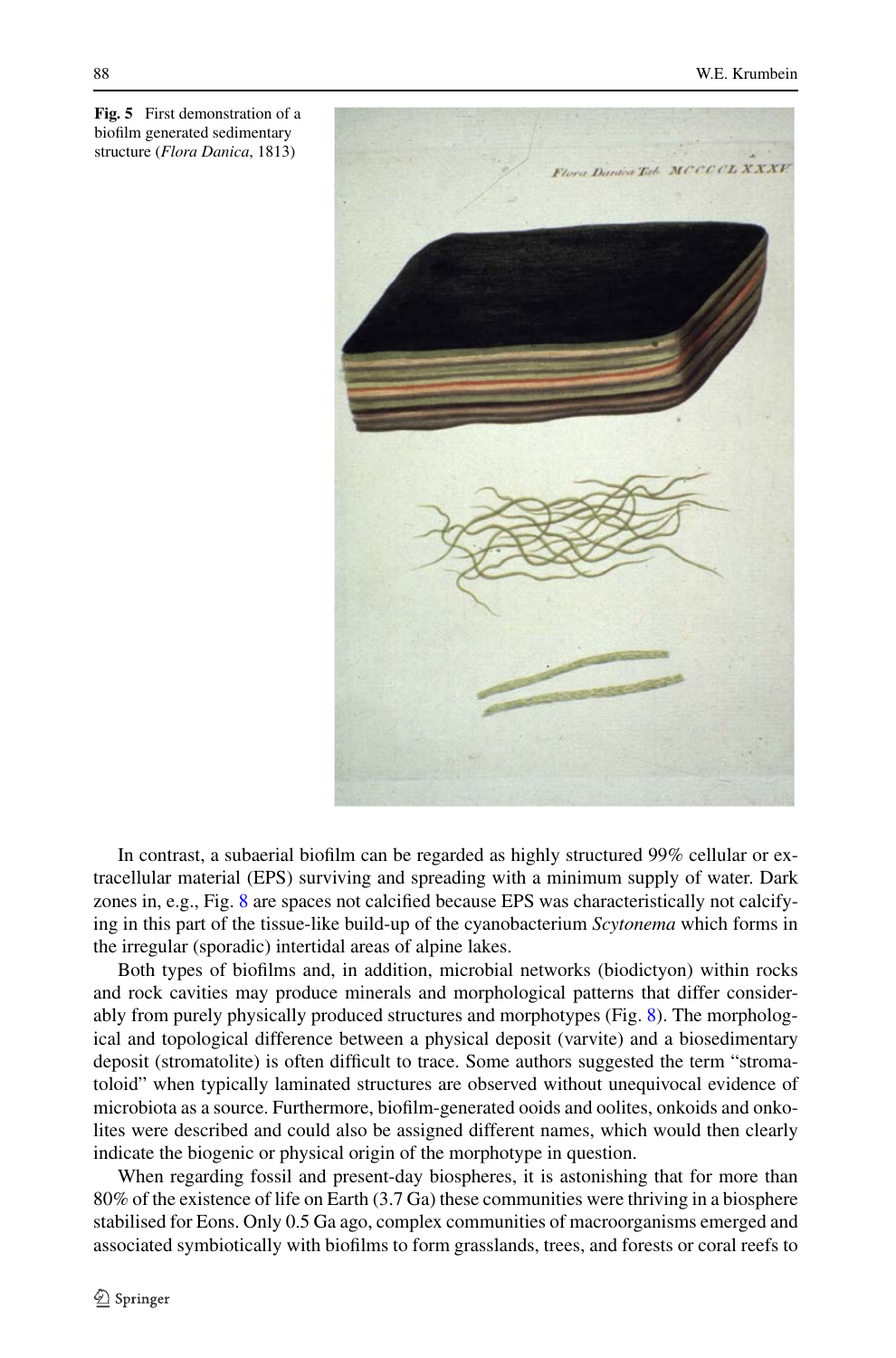**Fig. 6** Sand grains without any contact will get fossilised swimming in carbonate cement



name a few examples of these symbiotic mesoscopic success stories. Naturally, this would include rocks or former soils enclosing remains of Coca-Cola bottles.

<span id="page-8-0"></span>Subaquatic, subterranean (rock inherent), and subaerial biofilms need to be considered separately. In a global sense biofilms can be regarded as a kind of a super tissue, and parahistology could be applied to these peculiar structures (Levit et al. [1999;](#page-12-0) Wachendörfer et al. [1994b](#page-13-0)). The terms biofilm, microbial mat and stromatolite—which describe complex multilayered biofilms creating, designating, and destroying rocks—were only coined in the twentieth century. The first scientific descriptions of such communities and their rockcreating potential stem from the *Flora Danica*, initiated in 1761 by G.C. Oeder. The first polychrome picture of a microbial mat or stromatolite was published in 1813 in issue 25 of the *Flora Danica* (Fig. [5\)](#page-7-0). *Oscillatoria,* and later more correctly *Microcoleus chthonoplastes,* was named soil and rock forming because it was observed that leathery biofilms created by this microorganism could build islands that rose above sea level; not unlike coral reefs built by atoll islands in tropical seas. Considering the evolution of biosedimentology, it is worthwhile to note that studies on stromatolitic structures were reported almost 50 years before Ehrenberg and Darwin published their monographs on coral reef growth as a source of biosedimentary rock structures.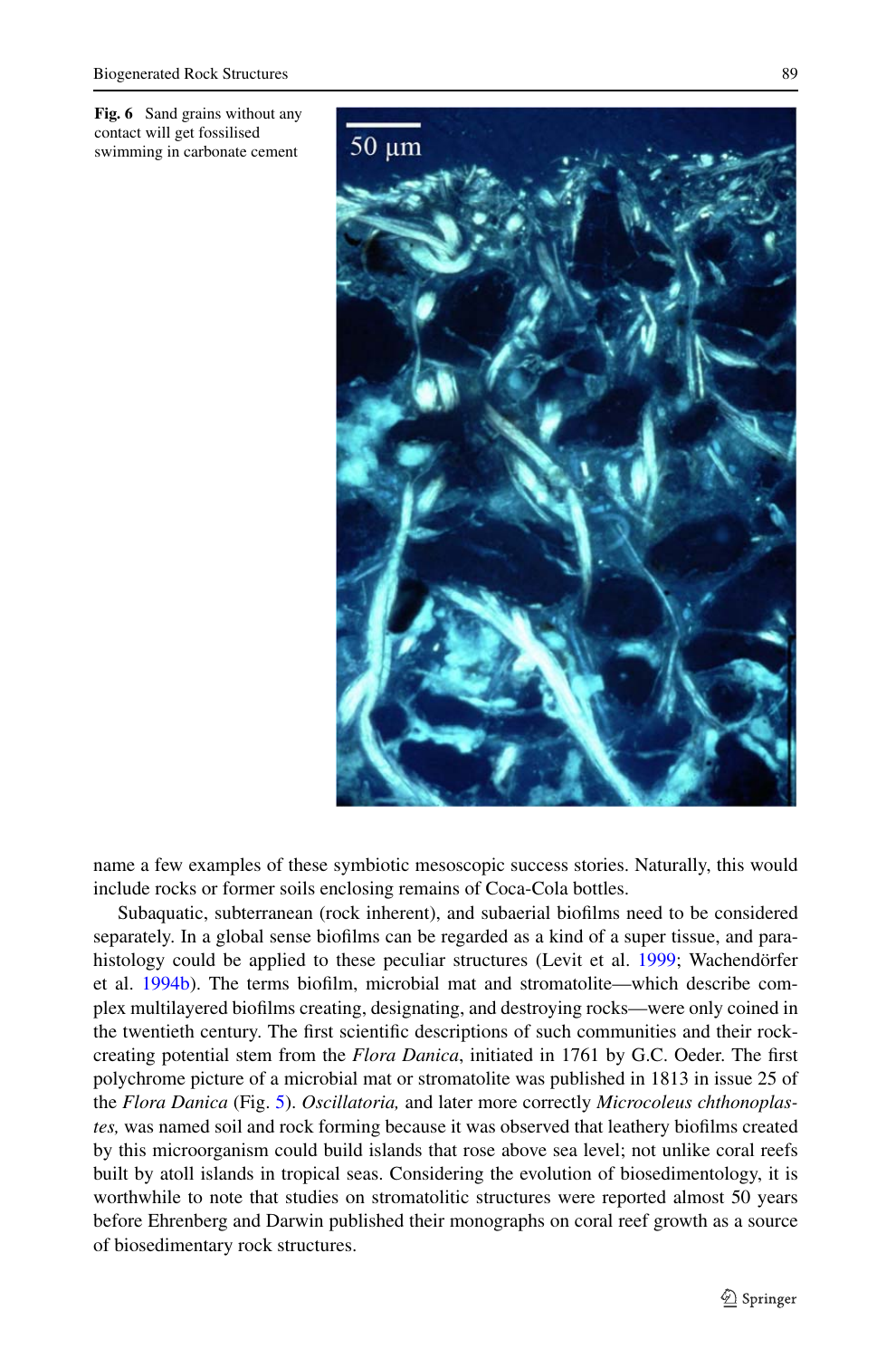**Fig. 7** Balls of silt and clay are formed by biofilm growth. No microbes left in internal structure



Geosciences unfortunately concentrated on macroorganisms in terms of sedimentology and stratigraphy for more than 150 years. The early work of the Danish (Odense) group, of Ehrenberg ([1854\)](#page-12-0) and of Kalkowsky [\(1908](#page-12-0)) remained unnoticed until Krumbein ([1983\)](#page-12-0), Walter ([1976\)](#page-13-0), and others attracted attention to biosedimentary rocks made by biofilms. Consequently, the notion of benthic Oolites, onkolites and stromatolites being constructed by the same microbiota and stromatolitic biofilms was studied and acknowledged. Mud cracks, table cloth folding, Tepee structures were matched with their biosedimentary counterparts such as Petee, Elephant skin and complex biolaminated negative or positive cones and stylolites (Friedman and Krumbein [1985](#page-12-0); Gerdes and Krumbein [1987;](#page-12-0) Krumbein et al. [2004](#page-12-0)).

<span id="page-9-0"></span>Microbial-induced sedimentary structures (MISS) were introduced into the literature by N. Noffke, a student of Seilacher, Gerdes and Krumbein (Noffke et al. [2001](#page-12-0)). The pattern of structures and individual morphotypes were more clearly defined and made visible in recent and ancient sedimentary systems. Terminology, nomenclature and the history of research into biofilms were sketched out more precisely. Special attention should be given, however, to typical patterns and morphological characteristics, which may enable a clear distinction between purely physical structures and structures that stem from microbially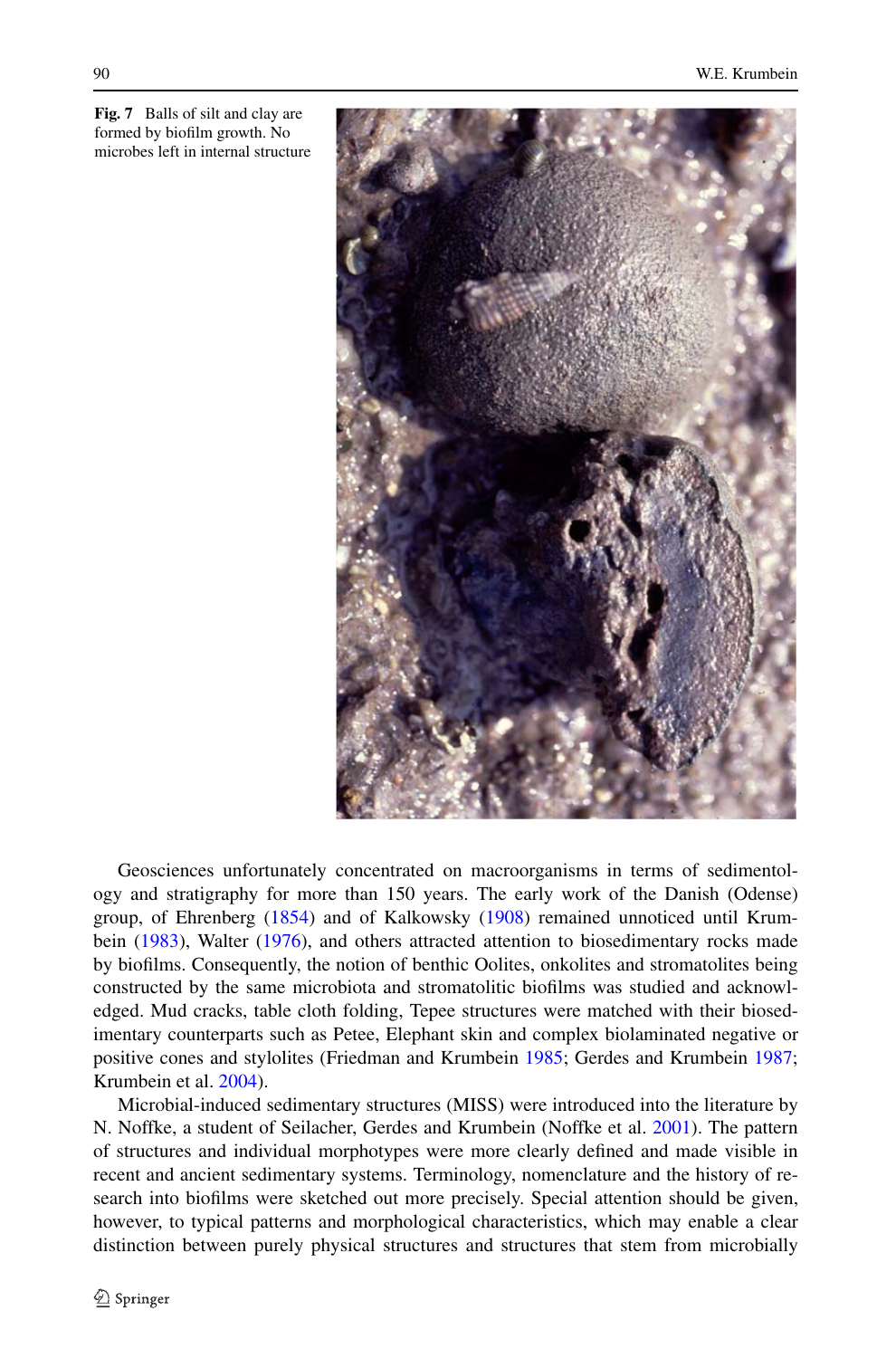**Fig. 8** Laminated structure created by *Rivularia* (Attersee, Austria) lacking fossil microbes

![](_page_10_Picture_2.jpeg)

induced sedimentary structures (MISS) and microbially altered rock surfaces (MARS). Both MISS and MARS may be measured using different approaches and then transformed into search algorithms for the detection of ancient and extant biogenic rock formation and rock destruction patterns on a purely mathematical measurement base (Kempe et al. [2005;](#page-12-0) Rodenacker et al. [2003](#page-12-0)).

### **7 Global Biogenic Structures and Processes**

We now return to the alien exploration team. The team went to a new solar system immediately after a first glance at the albedo, the cloud systems in the atmosphere and some glances at the distribution of land and water. Naturally they are more advanced in recognizing the impact of living matter than, say, Lomonosov, Kant, Herder or Vernadsky (to name a few). Thus, the team derived from atmosphere composition, cloud pattern, oceanic currents and the size and distribution of land masses, that the planet was transformed by living matter. The report for the books and the mother planet thus could have been:

<span id="page-10-0"></span>The third planet of a small yellow star in galaxy WEK3.14.37 is (or was) controlled and organised by life processes. Living matter exists (existed) in sufficient amounts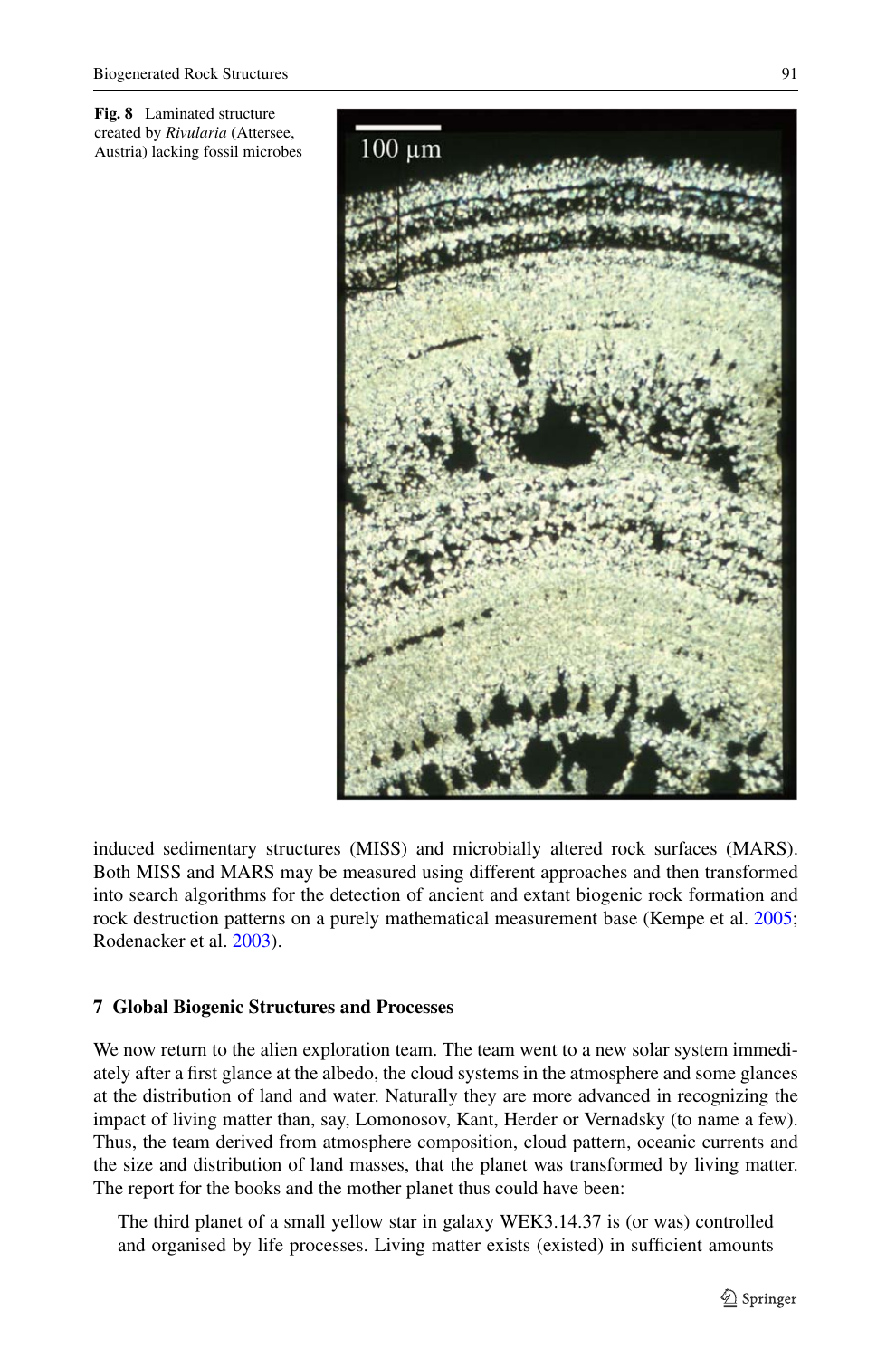to stabilise planet surface temperature and conditions. The migration of atoms under control of living matter embraces approximately 7% of the planetary mass. Unfortunately, the migration of atoms and structural evolution of morphologies stagnated at a level exhibiting lack of intelligent "noosphere" type developments. Life support is (was) good. However, control of the moon and orbiting around the sun, as well as organised use of the solar energy source are (were) rudimentary and changes in this situation seem improbable (are impossible). On the other hand, the turnover of large amounts of mineral and rock in well-equilibrated mixtures of aqueous and solid portions of the surface layers via carbon-based living matter is well documented. The manipulation of large portions of the crust and water masses exists, but is (was) not selective and flexible enough to guarantee long-term survival. The planet may lose (lost) and is thus not eligible for the list of living planets. We suggest the category habitable.

#### **8 Summary**

Platonics, i.e. the biologically controlled organisation of large masses of solid matter in a "top down" geotectonic way powered by sun energy (Anderson [1984](#page-11-0), [2006](#page-12-0); Krumbein [1983;](#page-12-0) Krumbein et al. [2006](#page-12-0); Krumbein and Schellnhuber, [1990](#page-12-0), [1992](#page-12-0); Rosing et al. [2006\)](#page-12-0) are an outcome of biological migration of atoms through living matter. These processes are powered by external (sun) energy in a top down way, feeding chemical and physical (mechanical and morphological) differences into the upper  $7-10\%$  of the planet in order to guarantee energy, nutrient and temperature equilibrium in a global biogeomorphological sense. This combined with the action of living matter guarantees an extension of the window of life on planet Earth and its continued habitability. This way biosedimentary structures extend into global bio-platonic morphologies, which can be analysed as biologically driven processes and patterns from long-distance mapping of the planet's surface. Platonics was derived by Anderson [\(2006](#page-12-0)) from plates, tectonics and perhaps even from cratons, all three representing ambiguous terms of present-day Earth system science. The complex composition and evolution (physically and chemically) of large land masses erroneously, termed plates, as contrasted with huge bodies of water and their conveyor functions of temperature and nutrients cannot be explained by simple mechanic functions (implied by the words "plate" or "plate tectonics"). All sediments and sedimentary structures of planets bearing life will be characteristically modified and altered by the impact of living matter. The vertical and horizontal movements and turnover processes of huge amounts of minerals and rocks in life-dependent cycles of geological time dimensions could be called the "breath of Earth", or could be compared to a body with bones, tissue, vessels and nerves as a metaphor to describe the living Earth. Such descriptions were very popular from the Renaissance until the Enlightenment (sixteenth to eighteenth centuries). These cyclic and sometimes cataclysmic changes driven by living matter are detectable from far in space. The migration of atoms, ions and minerals in space and time via living matter involves the uppermost 80–130 km of the planet or 7–10% of its mass. Geophysiology is a more living description for biosignatures on sediments and continents and their fate in space and time then the presently broadly used term earth system science (Krumbein, [1983,](#page-12-0) [1993b,](#page-12-0) [1990,](#page-12-0) [1996](#page-12-0)).

#### **References**

<span id="page-11-0"></span>D.L. Anderson, The Earth as a planet: paradigms and paradoxes. Science **223**, 347–354 (1984)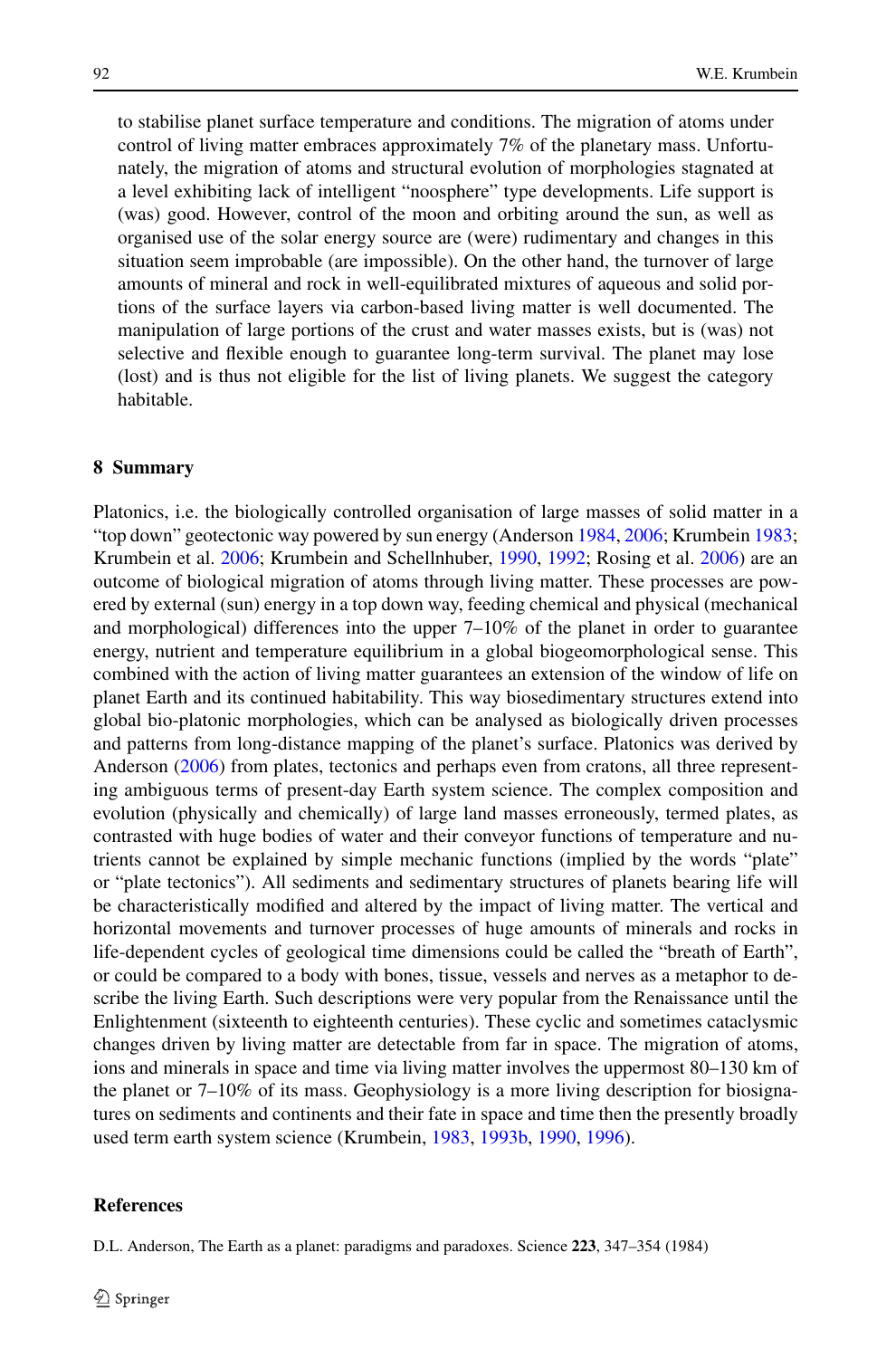- D.L. Anderson (2006). <http://www.gps.caltech.edu/~dla/>
- G. Arp, A. Reimer, J. Reitner, Photosynthesis-induced biofilm calcification and calcium concentrations in Phanerozoic oceans. Science **292**, 1701–1704 (2001)
- U. Brehm, W.E. Krumbein, K.A. Palinska, Microbial spheres: a novel cyanobacterial-diatom symbiosis. Naturwissenschaften **90**, 136–140 (2003)
- U. Brehm, W.E. Krumbein, K.A. Palinska, Biomicrospheres generate ooids in the laboratory. Geomicrobiol. J. **23**, 545–550 (2006)
- F.E. Brueckmann, Specimen physicum exhibens historiam naturalem, oolithi seu ovariorum piscium & concharum in Saxa Mutatorum, Helmestadii, Salomoni & Schnorrii (1721), 21p
- K. Dahanayake, W.E. Krumbein, Ultrastructure of a microbial mat-generated phosphorite. Miner. Depos. **20**, 260–265 (1986)
- K. Dahanayake, G. Gerdes, W.E. Krumbein, Stromatolites, oncolites and oolites biogenically formed in situ. Naturwissenschaften. **72**, 513–518 (1985)
- C.G. Ehrenberg, *Mikrogeologie* (Voss, Leipzig, 1854), 374p
- Friedman, W.E. Krumbein (Eds.), *Hypersaline Ecosystems. The Gavish Sabkha* (Springer, Berlin, 1985), 484pp
- G. Gerdes, W.E. Krumbein, *Biolaminated Deposits* (Springer, Berlin, 1987), 183p
- R. Hooke, *Micrographia, or Some Physiological Descriptions of Minute Bodies Made by Magnifying Glasses, with Observations and Inquiries thereupon* (Martyn & Allestry, London, 1665), 246p
- E. Kalkowsky, Oolith und Stromatolith im Norddeutschen Buntsandstein. Zeitschrift der deutschen Geologischen Gesellschaft **60**, 86–125 (1908)
- A. Kempe, U. Brehm, W. Bunk, A.A. Gorbushina, F. Jamitzky, K. Rodenacker, R.W. Stark, W.E. Krumbein, W.M. Heckl, EGU 2005. Geophys. Res. Abstr. **7**, 06655 (2005)
- W.E. Krumbein, Über Riffbildung von *Placunopsis ostracina* im Muschelkalk von Tiefenstockheim (Marktbreit) in Unterfranken. Abh. Naturwiss. Ver. Würzburg **4**, 1–15 (1963)
- W.E. Krumbein, Stromatolites The challenge of a term in space and time. Precambr. Res. **20**, 493–531 (1983)
- W.E. Krumbein, Der Atem Cäsars. Mitt. Geol.-Paläont. Inst. Univ. Hamburg **69**, 267–301 (1990)
- W.E. Krumbein, Geophysiologie, Klima und Biogeomorphogenese. Eine späte Würdigung der Physikotheologie des jungen Immanuel Kant. in Ruprecht-Karsl. Uni. Heidelberg, Hrsg.: Klima: Studium Generale 1992/93, Heidelberg, 1993b, pp. 141–163
- W.E. Krumbein, Geophysiology and parahistology of the interactions of organisms with the environment. Marine Ecol. **17**, 1–21 (1996)
- W.E. Krumbein, H.J. Schellnhuber, Geophysiology of carbonates as a function of bioplanets, in *Facets of Modern Biogeochemistry*, ed. by A.V. Ittekott, S. Kempe, W. Michaelis, A. Spitzy (Springer, Berlin, 1990), pp. 5–22
- W.E. Krumbein, H.-J. Schellnhuber, Geophysiology of mineral deposits a model for a biological driving force of global changes through Earth history. Terra Nova **4**, 351–362 (1992)
- W.E. Krumbein, Y. Cohen, M. Shilo, Solar Lake (Sinai) 4. Stromatolitic cyanobacterial mats. Limnol. Oceanogr. **22**, 635–656 (1977)
- W.E. Krumbein, A.A. Gorbushina, E. Holtkamp-Tacken, Hypersaline microbial systems of Sabkhas examples of the thrive of life for survival. Astrobiology **4**, 450–459 (2004)
- W.E. Krumbein, W. v. Bloh, S. Franck, H.-J. Schellnhuber, Bacteria rule the world a survey of planetary tectonics and life. 1st European Planetary Science Congress, Berlin, Abstracts, 2006, p. 244
- G. Levit, A.A. Gorbushina, W.E. Krumbein, Geophysiology and Parahistology of benthic microbial mats with special reference to the dissymmetry principle of Pasteur-Curie-Vernadskij, in *Marine cyanobacteria*, Bulletin de l'Institut Océanographique, Monaco, special issue 19, 1999, pp. 175–196
- R. Ludwig, G. Theobald, Über die Mitwirkung der Pflanzen bei der Ablagerung des kohlensauren Kalkes. Annalen der Physik und Chemie **87**, 91–107 (1852)
- N. Noffke, G. Gerdes, T. Klenke, W.E. Krumbein, Microbially induced sedimentary structures a new category within the classification of primary sedimentary structures. J. Sediment. Res. **71**, 650–656 (2001) Ono, Space Sci. Rev. (2007, this issue). doi:[10.1007/s11214-007-9267-2](http://dx.doi.org/10.1007/s11214-007-9267-2)
- T.B. Paracelsus, in *(1493–1541) Werke V. Pansophische, magische und gabalische Schriften*, ed. by W.-E. Peuckert (Schwabe & Co., Basel, 1976)
- K. Rodenacker, B. Hausner, A.A. Gorbushina, Quantification and spatial relationship of microorganisms in subaquatic and subaerial biofilms, in *Fossil and Recent Biofilms*, ed. by W.E. Krumbein, D.M. Paterson, G.A. Zavarzin (Kluwer, Dordrecht, 2003), pp. 387–399
- M. Rosing, D.K. Bird, N.H. Sleep, W. Glassley, F. Albarede, The rise of continets an essay on the geologic consequences of photosynthesis. PALAEO **232**, 199–213 (2006)
- <span id="page-12-0"></span>V.I. Vernadsky, *La Biosphére* (Alkan, Paris, 1929), 232pp